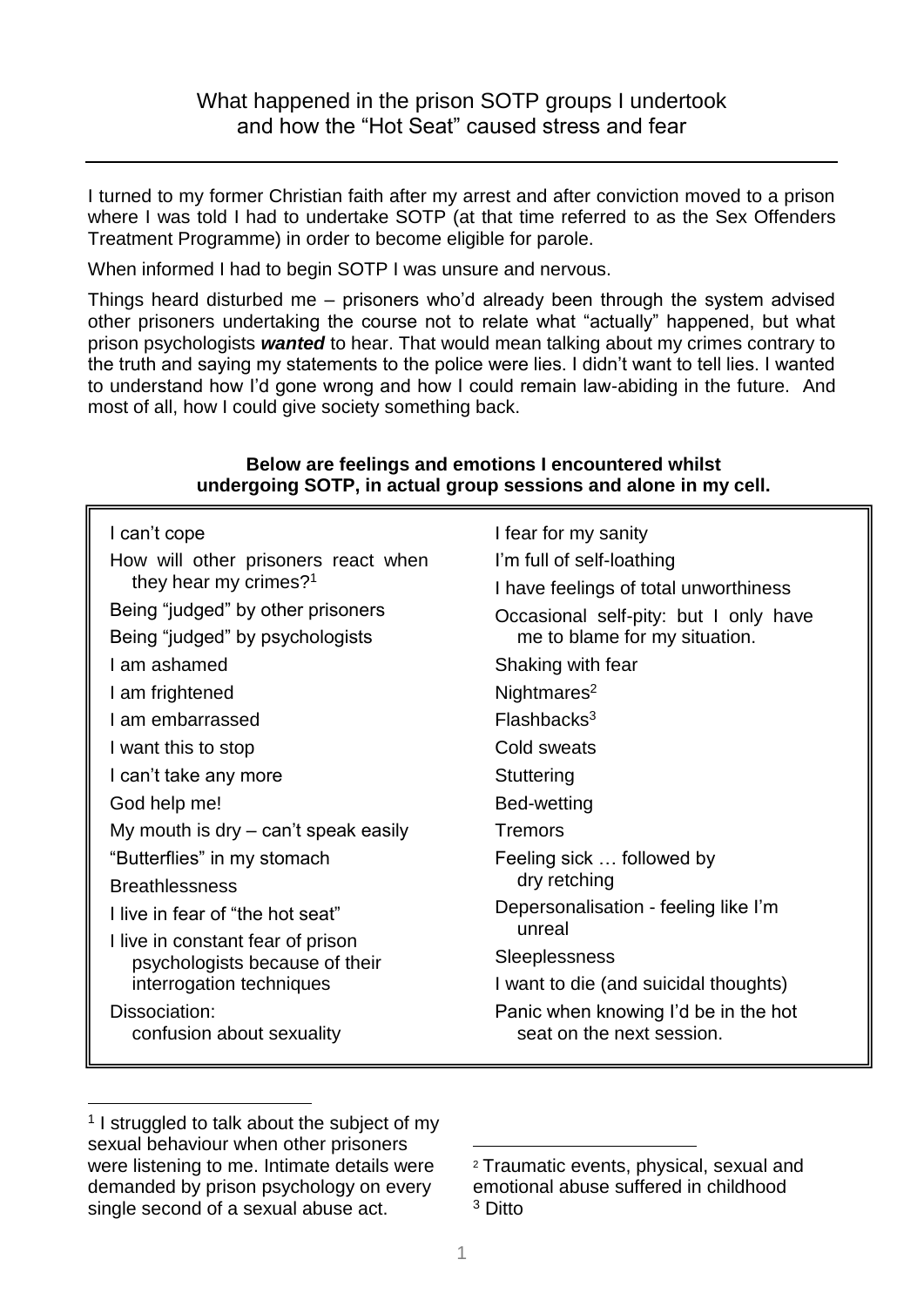# **WHY PRISONERS SUFFERED UNDER PRISON PSYCHOLOGY**

#### **PRISONER "X" HAS A BORDERLINE PERSONALITY DISORDER**

In a report written by prison psychology during my SOTP course (this was called a "review" of progress), it was suggested I could have a borderline personality disorder.

I cannot describe how this made me feel. In my cell, feeling distressed during an association period, an excellent prisoner officer saw my state and came to talk to me. When I showed him the report, and asked what this would mean, he asked why I was worried. I told him I feared psychology could use this assessment to send me to a secure hospital – and I certainly didn't feel dangerous or mad.

The prison officer told me I should not be worried. He said he thought most psychologists had a personality disorder for wanting to put prisoners through psychology courses – they were exercising the power of "Control" over prisoners in the same way that offenders had "power" over their victims, in whatever form. The difference was, victims could go to the police and seek help, but prisoners had nowhere to turn. On his advice I spent several hours with a Prison Listener that day.

That prison officer had more humanity in him than any prison psychologist I ever had to deal with and helped me in many other ways in that prison.

I challenged this statement at the next Group Meeting but was told I "was not qualified" and that prison psychology "knew" what was in the minds of offenders.

From memory, nearly every prisoner in the group had the same assessment of having a "borderline personality disorder" in their psychology review reports. We knew the parole board and the Home Office would have sight of these reports, but we had no option that to continue with SOTP groups. Failure to participate meant a downgrading of prison grade and a move to another prison – these were nicknamed "punishment prisons" for prisoners who refused to comply with required psychology courses.

When I asked a lady facilitator (psychiatrist) how much she knew of my childhood, she told me it wasn't relevant to the crimes I'd committed. I disagreed and told her I'd lived in the 1960s to 1980s when "Queer-bashing" was a national sport, and my sexuality a constant threat to my welfare and that I lived for many years in fear of the law.

*I would now respectfully suggest that the traumas I experienced in childhood and the fact I lived through my formative years knowing that (at that time) all homosexual acts were criminal had an enormous bearing and affected my life in a disastrous way.*

*The following sections explain what happened during two of the SOTP groups I had to undertake. (I took part in four in total, including two after release from prison).*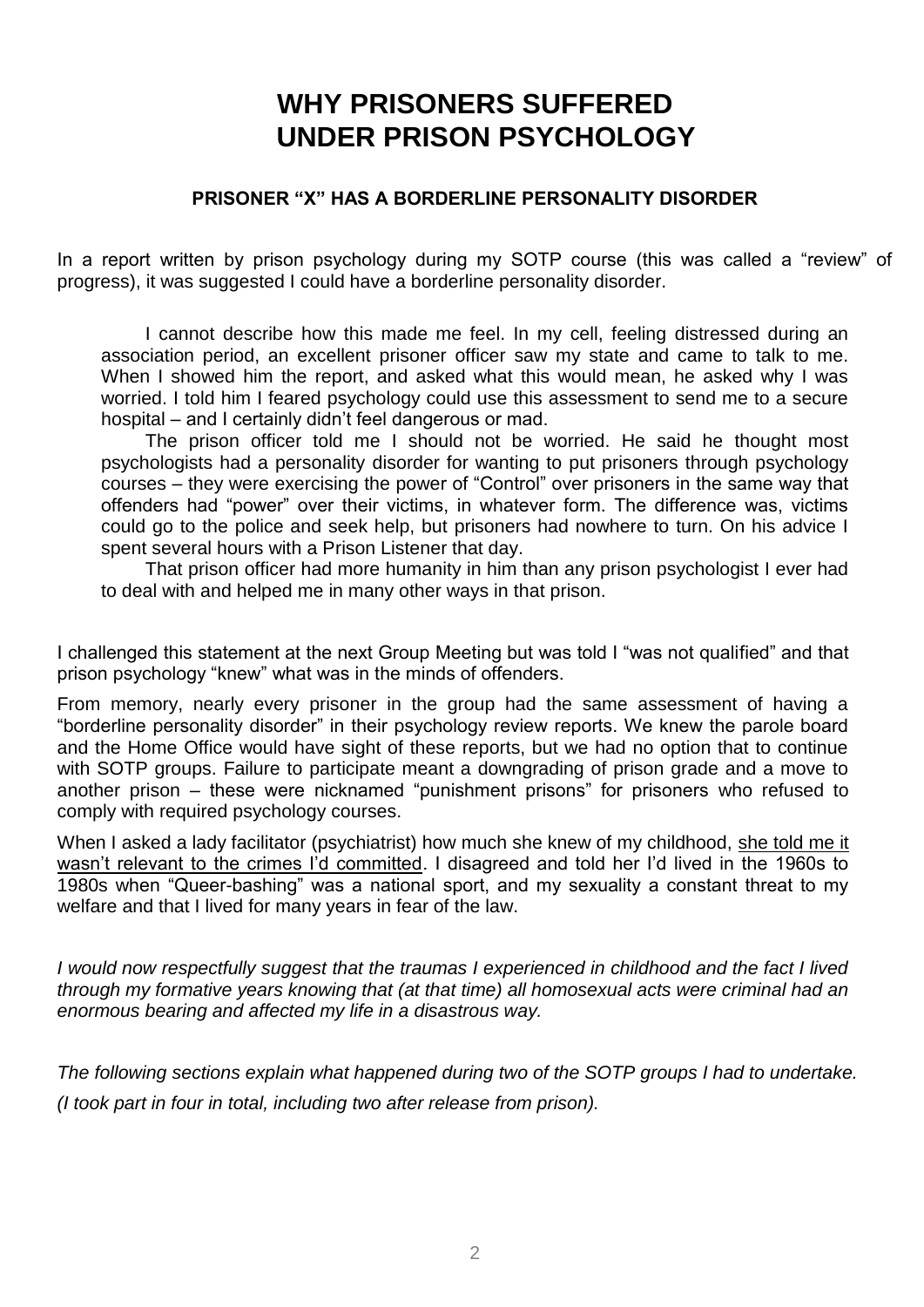In 2000 at a meeting with prison psychology I was told I'd start SOTP the following week, and after the meeting the wing Senior Officer told me I'd get a cell move next morning.

On a cell move, a prisoner must place his belongings into two "volumetric control boxes"<sup>4</sup> During the weekend prior to starting my SOTP group I had increased stress.

Monday arrived. After lunch, during bangup I prayed. I went to the SOTP room to begin the group that afternoon. It was a "getting to know each other" day. I coped well and I felt fine as we just made introductions and got to learn which psychologists were running the group.

By Wednesday things were going well but I was still worried about how SOTP would progress and how I would cope when it got tougher.

The next day I was first in the "hot seat" for my passive account of a victim. It was difficult but I got through it, and was told I'd done well by the psychology tutors. The next day I was more relaxed having completed my passive account, but listening to the others giving their accounts was not what I needed to hear. I found some more difficult to hear than others.

The following day I was back on the SOTP group. This was a continuation of passive accounts, some of which left me shocked and horrified. I was preparing myself each morning, but the dreadful things I heard were upsetting and distressing, and it became difficult to sleep.

The next afternoon the SOTP group heard the last passive account before we moved on to SIDS<sup>5</sup>. This was fascinating, but didn't take into account conditioning in childhood, conditioning by society, or moral attitudes. Every night I'd prayed about the following day's group.

On Friday that week we began active accounts. These were difficult, probing every detail of our offences: every thought and every minute detail leading up to it, every move and every thought during the offence itself, emotions, and feelings: it was very painful. I knew it would be hard for me when it was my turn in the hot seat.

Due to prison logistics at the end of the week I was given another cell move, which causes stress and worry and disorientation.

As SOTP continued I saw men broken. What was it doing to us psychologically – I knew I'd go through it, too. It was a terrifying thought. I was afraid to face my crimes again as I kept thinking about how my actions have damaged victims and families, my family and friends, and my partner. Near the month's end at a group session, it was a tough morning. I really felt for the prisoner in the hot seat.

On a morning when quiet descended on our wing due to the death of a prisoner, all prison activities were put on hold except SOTP. At the group I had another stressful morning.

At another tough SOTP session I was told it would be some time before I took my place in the hot seat: there were twelve prisoners the course and each man had three days or more in the hot seat. It could be four weeks before I endured my interrogation.

One another session I was shaking and sweaty by the end and it wasn't me in the hot seat. I was progressively getting tenser as days passed. I knew I wouldn't be believed as psychologists and

l

<sup>&</sup>lt;sup>4</sup> The boxes are suitcase size. All possessions including bedding must fit into the boxes with the exception of clothes being worn. Standard issue prison clothes fill three quarters of one box. Dishes, plates, radios, flasks, books, paperwork, letters, shoes, food, drink, toiletries, etc., ensure prisoners are limited in the possessions they can have. Anything that doesn't fit in is confiscated and put in prisoners' property boxes in Reception. There is one exception: one "outsize" object such as large radio, bird cage, snooker cue, etc. My large item was my budgerigar's cage. I could just get my radio in the boxes.

<sup>5</sup> Acronym for "Seemingly Irrelevant Decisions"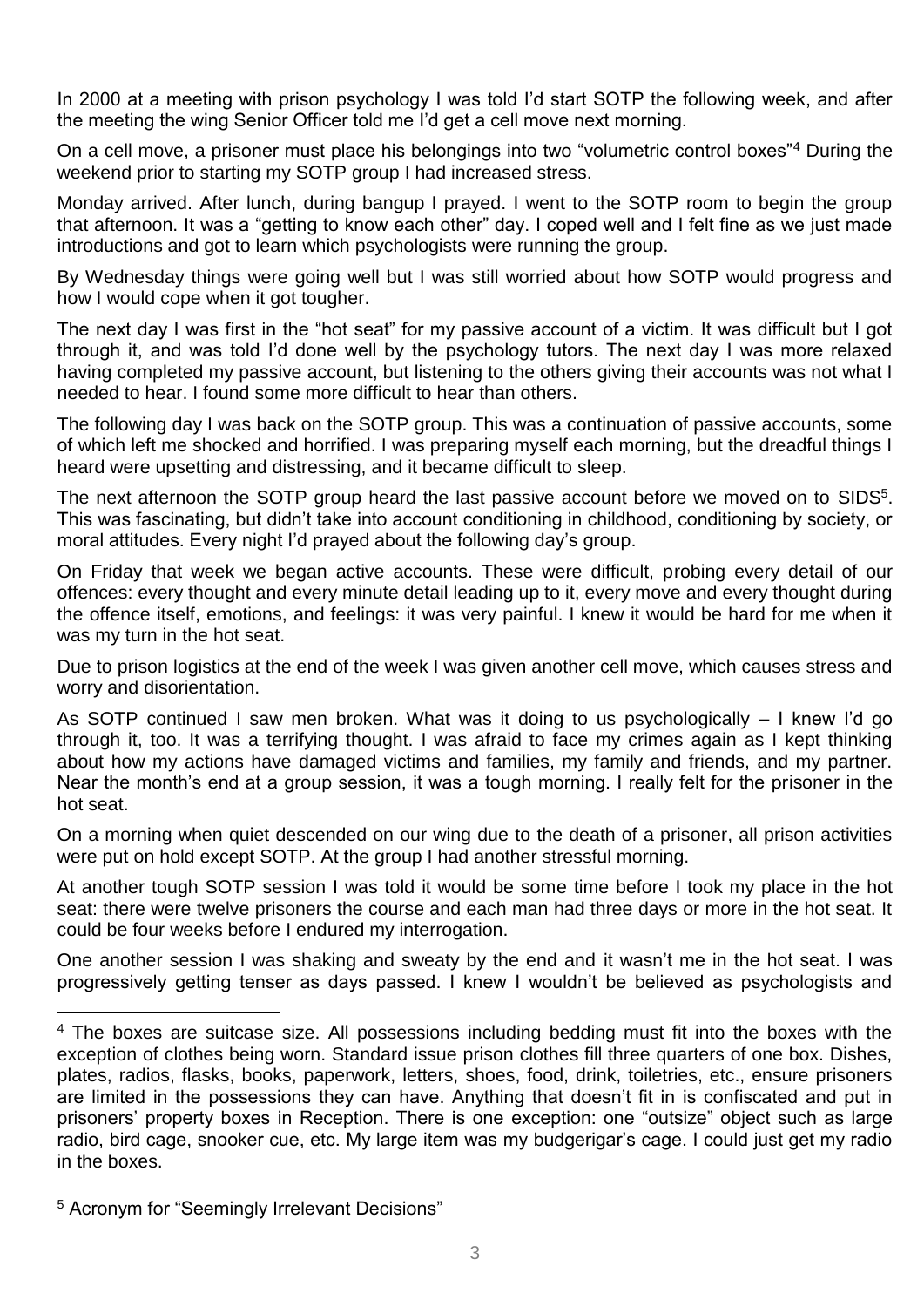probation officers had refused to accept that in any offence there had been consensual agreement, or participation by victims.

At the next session my stomach was churning and my head swimming due to the things I was forced to hear. I knew my crimes were awful, but listening to continuing rape and violence was doing my head in. I knew I must be strong.

Again, on a morning witnessing more pain and agony I watched the head of psychology and the probation officer. I couldn't comprehend how they sat there and put us through such pain. I thought they must have warped minds to do what they did.

At another session we were told there had been a "leak" – all discussion in SOTP groups are totally confidential, but details of one prisoner's crimes had been spread around the wing. It was agreed the group members would hold an emergency meeting that night during association. At 19.30 during wing association the group met. All evidence pointed to a particular prisoner as the person spreading information. As he wasn't in the group, someone in the group must have given him the information. I went back to my cell, distressed, and tried to settle. It was much later, alone after bangup, that peace came.

At the next group we discussed the leak. One prisoner had designated himself "Group Spokesman" and directly accused one of our group members of passing details that had come out in the group. We didn't have any hot seat interrogations and I felt stress increasing.

The hot seat interrogations continued with vengeance. It is painful watching men suffer, and I knew my time would soon come.

Another week in, SOTP was a particularly tough for everyone. Tears, anguish, pain and sorrow. I looked on the course as necessary but it was nothing other than cruel and wicked treatment. Some may say we deserved it, but SOTP caused suicides and psychiatric disorders in many of participants. I felt it was torturing us rather than helping us to come to terms with what we'd done.

Hot seat again – I was again in the hot seat and endured a tough session. I found it hard to be questioned over every statement made: it was obvious from the beginning I was going to get a tougher ride than anyone else – or was it paranoia? It was horrible. I felt sick. I sweated. I trembled and shook. My chest felt as if it was about to explode, and on several occasions I was close to tears. When I went back to the wing I felt utterly drained and couldn't eat. I spent the afternoon in a daze.

The following day back in the hot seat I had a rough time. My account was not believed when I described what happened during my offence. But it *was* the truth. What else could I say? It was a hard session – I was totally drained, worsened by psychology saying if I *didn't* tell the truth I would be ejected from the course. The reason psychology said I was lying was because I was telling them exactly the same, word for word, what I admitted to the police in my interviews after arrest, when I'd admitted my crimes and pleaded guilty! Psychology said I was lying but it was the truth! It was totally destructive. I was also challenged over a statement on another victim, which wasn't in the remit and I feel suicidal as a result.

The next day in the hot seat I broke down and wept. I stressed I was telling the truth but I wasn't believed, even after revealing other things not yet covered. Psychology said SOTP wouldn't work for me.

The following day I waited to go to the group. The head psychologist took me into a side office. She said she wasn't prepared to have me on the course. She wouldn't believe me. I swore I was telling the truth, but she would not be persuaded. I asked to be allowed to continue. She said no.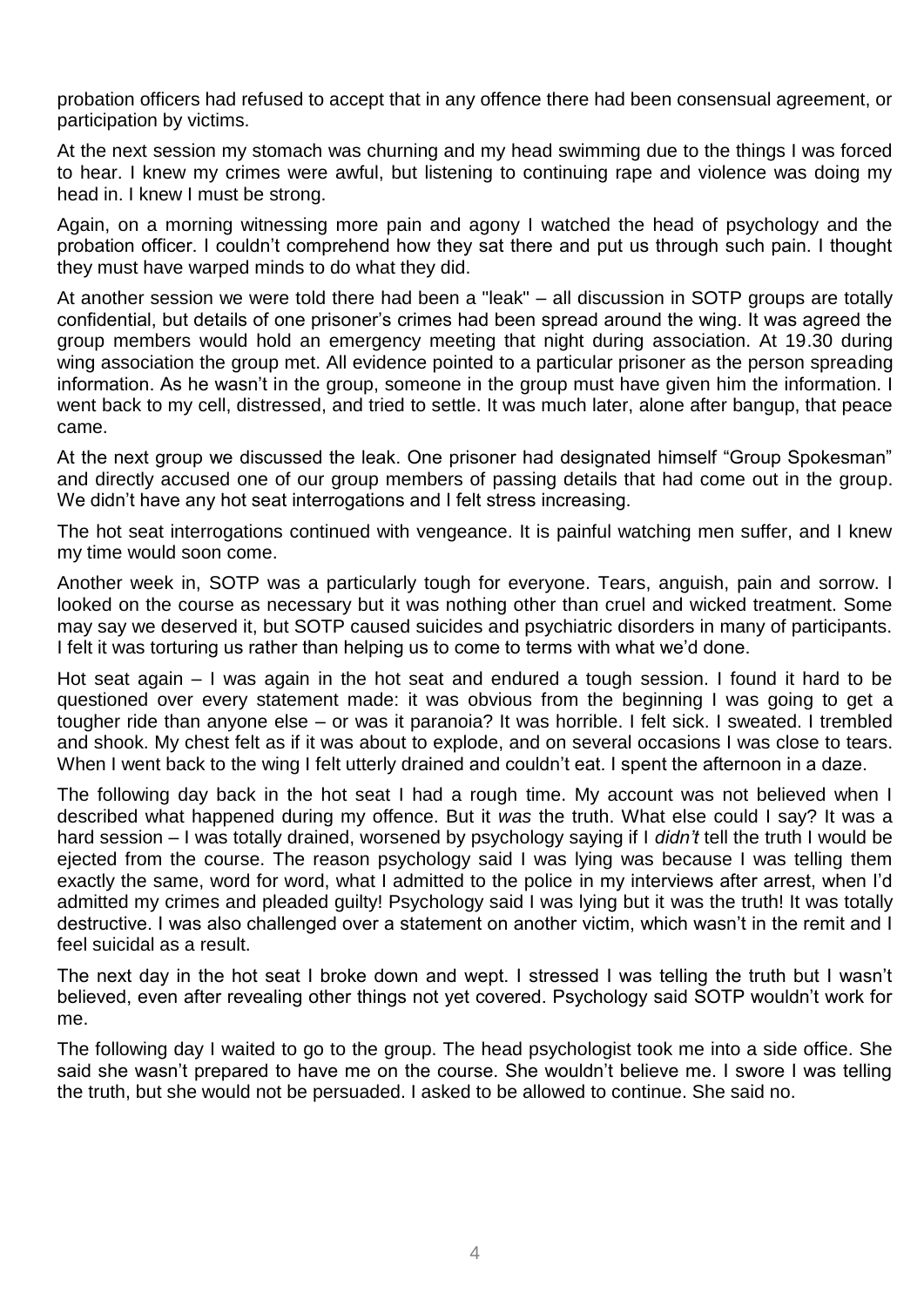#### **SENT TO "THE BLOCK"<sup>6</sup>**

I was immediately removed from the wing and taken to The Block without even being allowed to return to my cell to collect my belongings. Placed alone in a cell with nothing, I asked for my Bible.

The Governor explained as I was in the Block I'd be punished by the removal of my rights as a Standard prisoner. I would be allowed £2.50 a week pay and £2.50 a week from my private cash. I was allowed to go to chapel where I received Holy Communion and fellowship. I saw a prison visitor and told him what had happened. I spoke to prisoners from my wing who were sorry to see what had happened to me. A member of the SOTP GROUP told me confidentiality had been broken again and prisoners on the wing knew about my offences. I was devastated. Back on the segregation unit I was given the wrong medication, I asked for a Listener: the breach of confidentiality placed me under intense stress. A prison Listener sat with me. I talked about the confidentiality breach and how it upset me, and how I felt I was being punished for being on a voluntary course. It seemed unfair and unjust: I couldn't understand how the prison system treated prisoners willingly undergoing offending behaviour programmes in such a way.

Six days later I was "shipped out".<sup>7</sup>

 $\overline{a}$ 

After another SEVEN (yes, seven) prison moves I returned to the prison where I'd already attempted to finish the SOTP course. It was eight years since I was ejected from the group and I'd had to fight hard to get back on another one. Without the group being completed successfully, prisoners cannot achieve parole.

<sup>6</sup> Segregation Unit – prisons within prisons: solitary confinement in a separate wing of the prison with no contact with other prisoners. Over half of prisoners interviewed in a Ministry of Justice study reported multiple mental health problems, such as anxiety, depression, anger management, concentration issues, insomnia and an increased risk of self-harm.

 $7$  Term used when a convicted prisoner is moved from one prison to another. Originates from being taken from the prison to a prison ship for deportation (Maidstone Prison used to have a route from the old dungeons to the river for such action).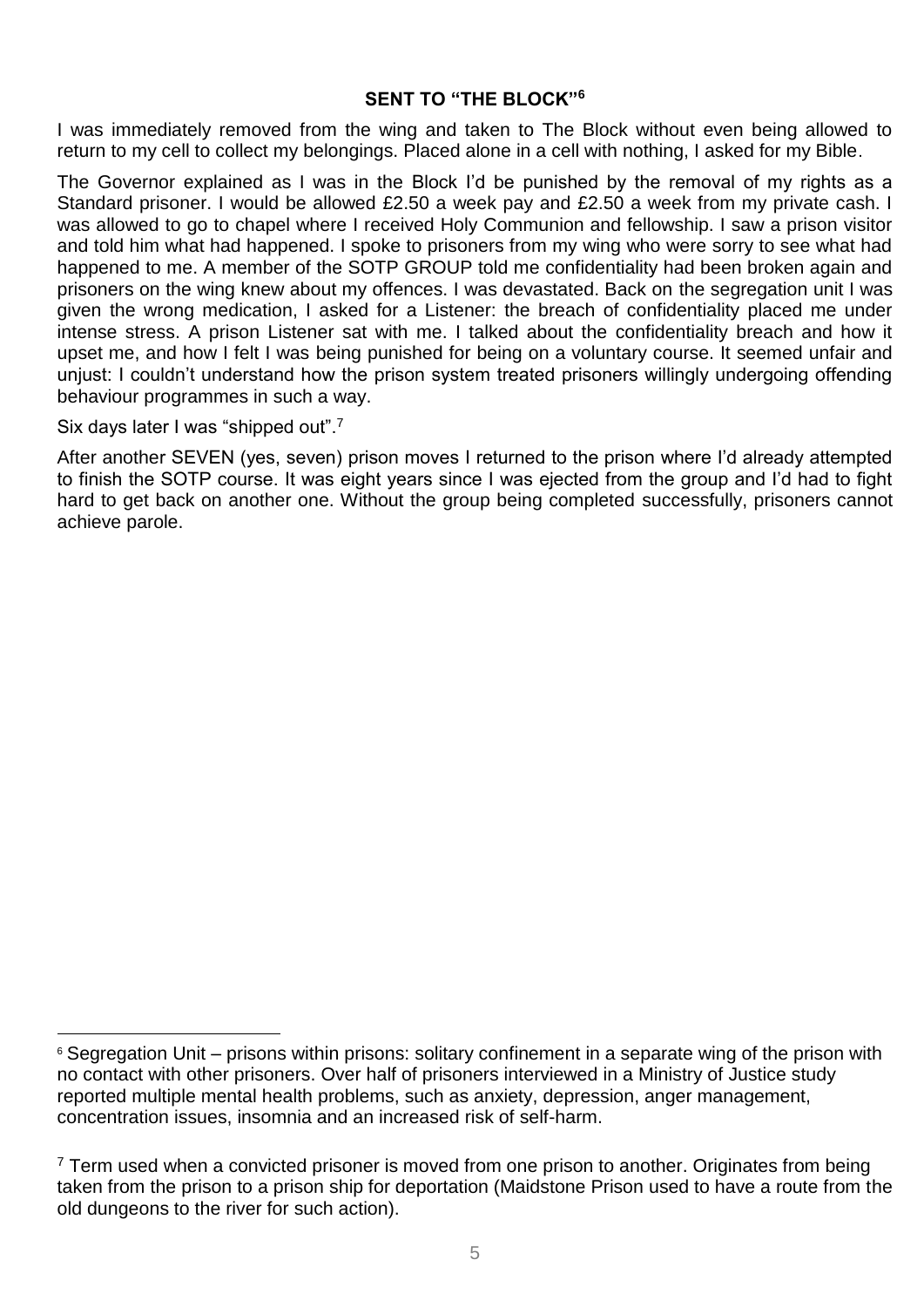#### **MY SECOND SOTP GROUP**

I fought hard to begin SOTP again, which prisoners are told will assist in obtaining parole. After getting to a prison that actually ran SOTP, I was back on track.

Tutors gave me psychological, IQ and biometric tests. After I'd completed these they informed me I might not be on the course, but might need to be shipped out to yet another prison to complete "Adapted SOTP". I explained the battle I'd had to complete SOTP. They informed me it wasn't an issue for psychology. They had targets to meet. I was "just a number" to be fed through the system.

It depressed me but I realised I could only place my situation in God's hands.

I *was* accepted on the course, but not informed until the morning of the day it began. I had not had a chance to prepare myself, and I have no idea why I was left "hanging" for an answer for so long. I was told again, "You are just a number".

When the course began the first step was to form a "live" Group Contract that could be added to as we progressed. The number one item, as before, was total confidentiality within the group. We could speak to each other in private on the prison wing, but not to any other prisoner about what took place in the group. Two prisoners who recently finished SOTP were asked to speak to us, and were clearly chosen by psychology as prisoners to give the best opinions about the course. They told us how they felt about the group. We were allowed to ask them questions and the two prisoners hailed the course as "brilliant". I later learned the men had been given extra privileges by the psychology team.  $8$ 

The next day I went to the second SOTP session. We discussed the best ways to question and challenge each other, and used role-play scenarios with various aspects of age and sexuality.

The next morning went well. I felt reassured I'd complete the course without too much stress.

The group ran every morning on weekdays. Amongst other things we focused on coping strategies using Cost and Benefit analysis, emotion focused strategies, avoidance strategies, and considered problem focused coping (cognitive and behavioural). We were given vast amounts of "homework" for the weekend to be completed in our cells.

Prisoners were opening up, revealing emotions and feelings. I felt many had never done so before. We were told this was the start of a difficult healing process and acceptance of damage we'd done. We discussed family, qualifications, relationships, failed relationships and previous convictions. In the afternoon a prisoner on the group came to my cell to talk. I listened for 1¼ hours. He unburdened many problems. He later became suicidal.

When we gave our first presentations of offences I'd prepared myself. The first prisoner did well. After a break it was my turn in the "hot seat". I was embarrassed, ashamed, and my mouth was dry when I told what I'd done. I felt supported by other prisoners. I felt I'd take a step towards facing my past. The SOTP psychology tutors gave us a "coping diaries" to be utilized throughout the course. I wrote of my feelings about the day, which helped me to recover from the shame felt earlier. Again, I had to be careful what I wrote, as these diaries were going to be read by the prison psychologists.

 $\overline{a}$ 

<sup>&</sup>lt;sup>8</sup> Prisoners are placed in one of three regimes Standard, Basic, or Enhanced. The levels in prison were not set by Governors, Principal Officers or Prison Officers, but by psychology, and seemed to be based purely on whether prisoners were prepared to undertake various recommended psychology courses.

All prisoners begin on Standard Regime. If a prisoner does not comply or becomes disruptive they are downgraded to Basic Regime (*reduced spending allowance, removal of association time, restricted visits, no television and removal of all privileges*). When a prisoner agreed to comply with psychology courses, Enhanced Regime would be granted and reviewed six-monthly.) Pay in all grades was low. A prisoner does not qualify for the national minimum wage in respect of any work done in pursuance of prison rules.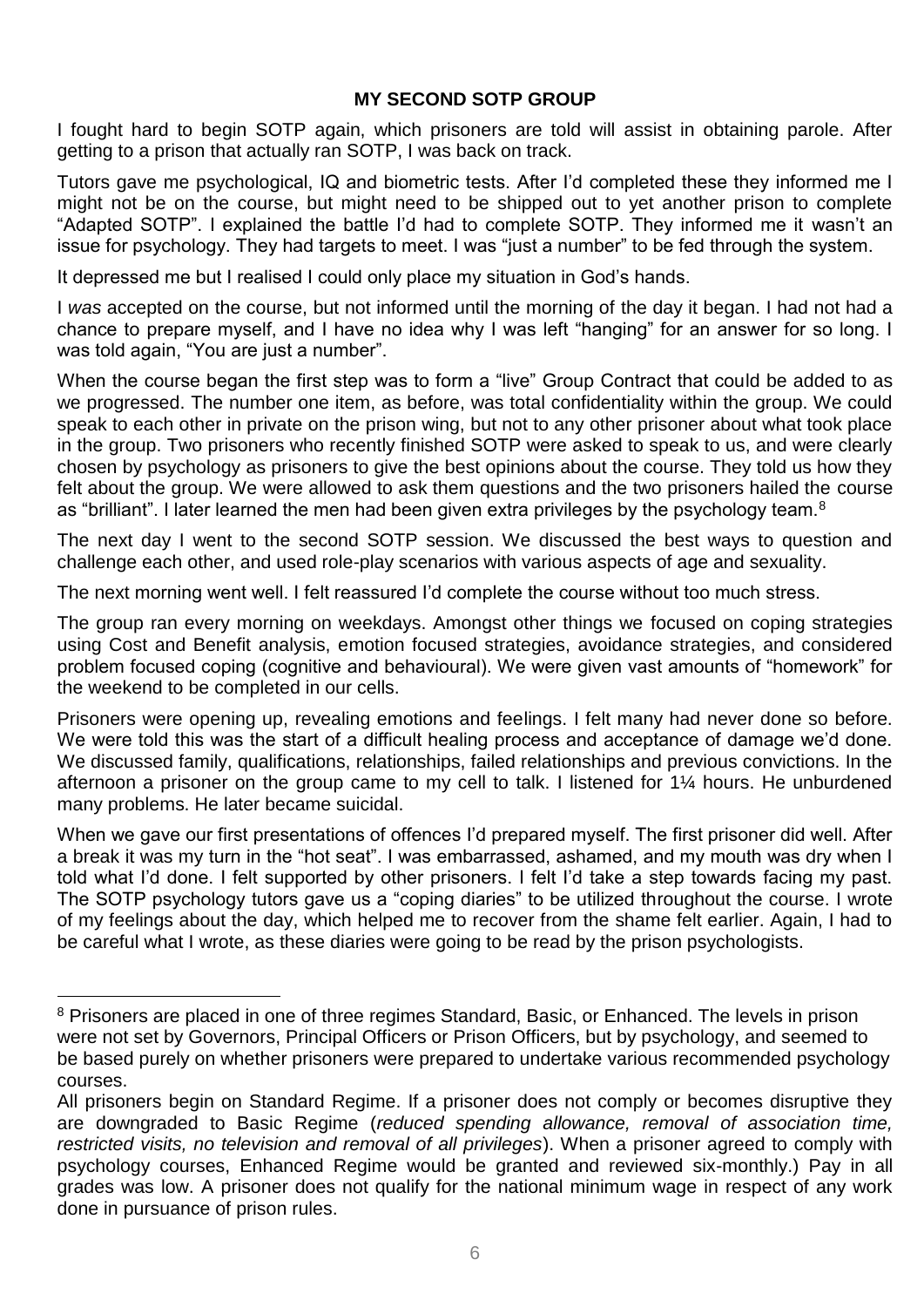During that night, something happened that prisoners who'd completed SOTP warned us about. I had nightmares. Unknown faces appeared, shouting at me, telling me I was lying about my convictions and being aggressive. I kept waking in a sweat and had a bad night. I finally rose early and looked out of my window. My unhappy feelings from nightmares didn't dissipated even when I looked at the sunshine. At the start of SOTP that morning we were asked if we had anything to say. I told them about my nightmares. The group suggested I put this in my coping diary, which I did. Another prisoner presented his offences and another after him: both looked uncomfortable and nervous.

One man was struggling and his presentation took a long time. A prisoner from the SOTP group asked me to explain his  $OASys.<sup>9</sup>$  He had a very high risk factor of 131. I talked, explaining how he seemed in our group setting, his body language and how it affected other group members.

The wing office called me the same night: I was handed my ETS post-programme review, with a date in June, which was amazing as it was still May! When I read this in my cell I was left feeling my efforts had been fruitless and wasted. There was little to indicate how I'd done in the course generally, so anyone reading it would have no idea if I'd progressed or not.

On a difficult morning at SOTP a man struggled to give his life history. I challenged him, and was the first group member to do so. Other group members congratulated me, as did group tutors. The group supported my challenge saying it was required. We discussed Coping Diaries. As only one group member gave his life history, we finished early.

I felt stressed after the session, but as we got back to the wing the alarms went off. There was a kickoff on another Wing: prison officers rushed off to deal with the incident. And on the same afternoon I began an enormous questionnaire that came with my ETS review. I'd just finished it before tea when an ETS mentor called me to the office, gave me my ETS folder and told me "not to overdo it"!

On group we discussed factors that lead to offending. We were told girls under fourteen are classified children, and after 14, "young persons". Boys aren't classified as "young persons" until they reach 16. I challenged this as prejudicial against males and received support within the group. The psychologist said we shouldn't challenge their "facts!"

Reports handed to us by prison psychology gave little encouragement for prisoners on groups. Psychobabble and typical "prison reporting" left the reader baffled. On one night I did ETS work, producing written papers on two objectives as extra work, all this on top of my work prepartion for SOTP: it was heavy going! For each objective we had to cover "Consequences and Sequels and Impulsive behaviour".

Another "technique" is to disrupt prisoners during group therapy to put added pressure and stress on them. An example is as follows:

At an SOTP group we discussed situations, thoughts, emotions and actions. "Revelations" about our crimes were due to begin the next day. At coffee break our cells were locked, which increased stress levels: already high due to the Group! After the session I found the prison on lockdown. Before bangup I discovered the lockdown was instigated due to a prisoner allegedly being attacked by a prison officer from another wing. During the afternoon another prisoner on the SOTP group worked with me on the next stage of SOTP. While we were working prison officers interrupted us and came to carry out a cell search. We went to the other man's cell to work. After my cell search was over, I

 $\overline{a}$ 

<sup>&</sup>lt;sup>9</sup> The probation and prison services across the country use a system called the Offender Assessment System (OASys) for assessing the risks and needs of an offender.

OASys is an integral part of the work probation officers do in assessing offenders; identifying the risks they pose, deciding how to minimise those risks and how to tackle their offending behaviour

effectively. OASys is designed to help practitioners to make sound and defensible decisions.

Assessment is a process that continues throughout sentence. OASys can be used to re-assess offenders at various points during their sentence and to measure how they have changed.